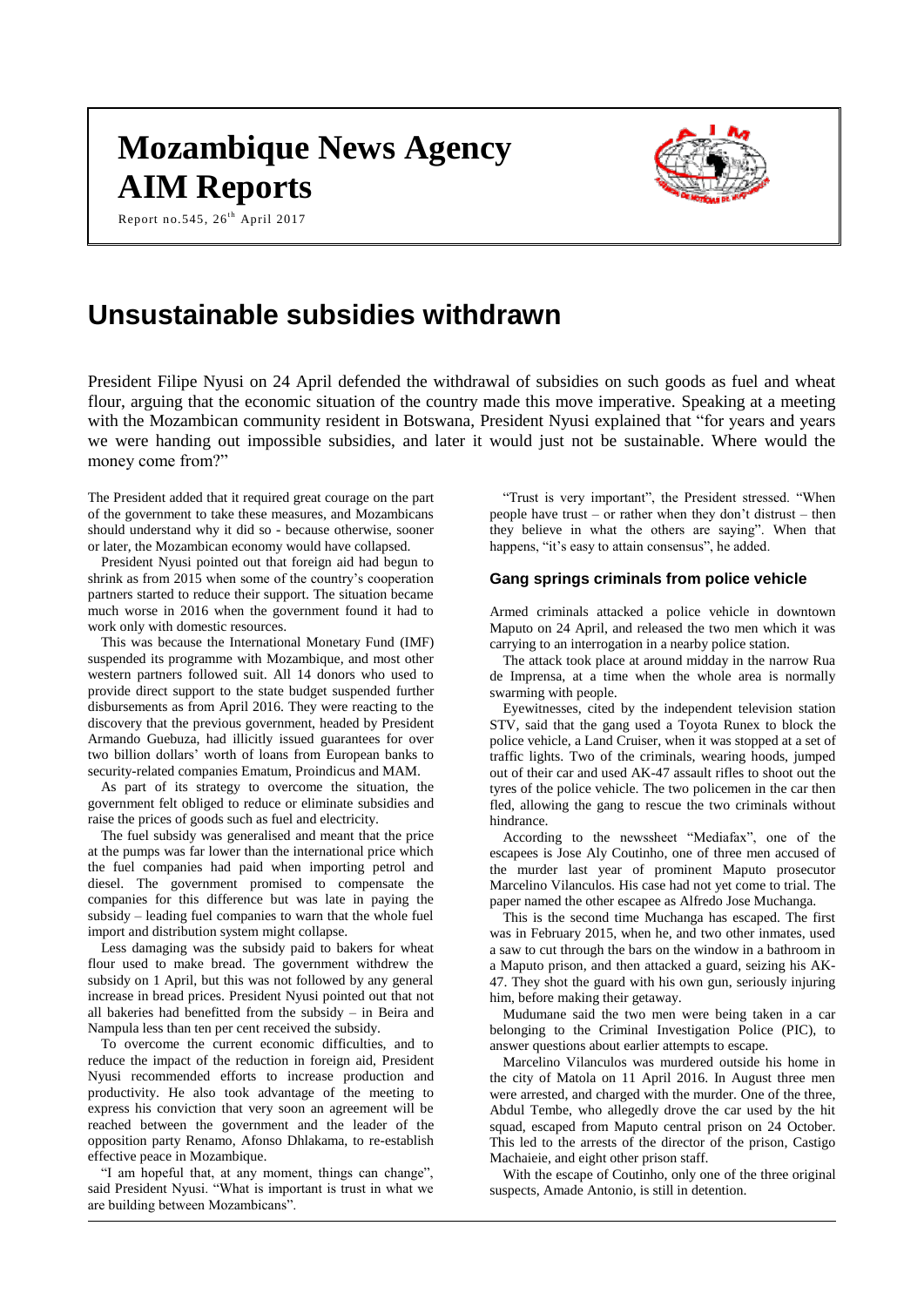# **President dismayed by "cemetery of buses"**

President Filipe Nyusi on 14 April called for a far-reaching restructuring of the Maputo municipal bus company (EMTPM) so that it can meet the increasing demand for passenger transport in the capital.

When he visited the company, as part of his tour of institutions supervised by the Transport and Communications Ministry, President Nyusi was faced with the carcases of dozens of buses that are off the roads because of various breakdowns, and lack of parts.

In the workshops, President Nyusi found several young mechanics, apparently idle, and chatting among themselves. They told him "there's no work. All the buses are circulating. Today we have had no breakdowns".

But as President Nyusi could see with his own eyes, all the EMTPM buses were clearly not circulating. "You say you have no work", the President declared. "But here there are buses that are not moving. Aren't you able to repair tyres?"

The mechanics told him the tyres are repaired outside the country. In all, they said, there are more than 30 buses off the roads because of problems with tyres and batteries.

President Nyusi called all the workers together and asked why they were so unable to repair the company's buses – and they complained of a shortage of spare parts. They urged that when the company acquires new buses, the contract should deal with questions of maintenance. They said that EMTPM has the equipment to repair tyres, but that it is no good for the type of buses currently circulating.

"You are telling me that more than 30 buses are stopped because you can't solve problems of tyres and batteries", said President Nyusi incredulously. "A further 80 buses are on the way (from China), and by December the number will rise to 300. But I see we will have the same problems".

"You have to understand that this company is yours. It's where you earn your bread", the President told the workers. "So you must not be indifferent to small problems".

At the ensuing meeting of the Consultative Council of the Transport Ministry, President Nyusi said the problem was not just a shortage of buses. There was also a problem of attitude. He was sure that if the carcases of broken down EMTPM buses were sold off, private operators would soon put them back on the roads.

"In the hands of private businessmen, all those buses can circulate", he said. "The problem is us – we relax because we will always receive our wages".

President Nyusi warned the managers of public transport companies that, although transport is a social service, that fact does not justify the problems he had seen. "The workshops of the public transport companies are becoming cemeteries of buses", he said. "We are going to import more buses, but it will always be money lost".

Restructuring EMTPM, he added, did not just mean replacing the company's leadership – it was an exercise "in transforming and clarifying responsibilities at the workplace".

President Nyusi was also dismayed to find that the company Transmaritima had acquired boats for coastal shipping in 2011, but they proved inappropriate, and are now paralysed in Zambezia province, waiting to be scrapped. Another eight Transmaritima vessels are destined for the scrapyard. Yet, President Nyusi noted, there are countless bay, lake and river crossings that need ferries to carry passengers and cargo.

President Nyusi wanted "radical decisions" to revive the whole transport sector – and Transport Minister Carlos Mesquita promised that the President's recommendations will be implemented.

#### **Tender launched for allocation of air routes**

The Civil Aviation Authority, the aviation regulatory body, on 25 April launched a public tender for the allocation of domestic, regional and intercontinental routes.

This follows strong criticism of LAM (Mozambique Airlines) by many of its customers over flight delays and cancellations – criticism that was supported by President Filipe Nyusi, when he visited LAM on 13 April, and later that day addressed an extraordinary meeting of the Consultative Council of the Transport Ministry.

President Nyusi also called for competition in civil aviation and claimed there are senior figures in the Transport Ministry "who find it difficult to let the competition flow. We don't have planes flying, but we don't let others fly. We say that our airspace is open, but we don't say what this means".

He urged the IACM to take a flexible approach to the entry of new companies into the domestic market. "You are closing the circuit so that things operate as they did in the past", he accused. "The problems of transport result from this closure".

The routes covered by the tender include virtually every conceivable domestic route, along with regional and intercontinental routes.

Airlines applying for these routes must hold a licence issued by the IACM. They must have a sales code approved by the IACM, and their flights must be included in an integrated reservation and sales system. Companies have 30 days to send their applications for the routes to the IACM.

#### **Agreement on women's empowerment signed**

UN Women, the United Nations body that fights for gender equality and the government of Iceland will invest US\$2.5 million over the next three years in the empowerment of women and girls in Mozambique.

An agreement to this effect was signed in Maputo on 20 April, launching the project entitled "Promoting the Effective Participation of Women and Girls in Peace, Security and Recovery in Mozambique".

This project aims to ensure that peace and security processes in Mozambique contribute to gender equality and to the social, political and economic empowerment of women.

The project will be implemented as from this month and will run until December 2020. It will cover four districts in the central provinces of Manica, Sofala, Tete and Zambezia.

Speaking to reporters, the representative in Mozambique of UN Women, Florence Raes, said that the project will attend to the economic and social needs of women affected by the recent conflict between the opposition party Renamo and the government's defence and security forces.

The charge d'affairs at the Icelandic Embassy, Vilhjalmur Wiium, said that with this funding for women's empowerment he hoped that some of the main difficulties they face will be solved. He believed that the assistance for women and girls will have a significant impact on their development.

The Deputy National Director for Gender and HIV/AIDS, at Mozambique's Ministry for Gender, Children and Social Welfare, Sansao Buque, said that the project will allow greater participation by women in decision-making, as well as their integration into the Defence and Security Forces.

This is a condensed version of the AIM daily news service  $$ for details contact [pfauvet@live.com](mailto:pfauvet@live.com) \_\_\_\_\_\_\_\_\_\_\_\_\_\_\_\_\_\_\_\_\_\_\_\_\_\_\_\_\_\_\_\_\_\_\_\_\_\_\_\_\_\_\_\_

\_\_\_\_\_\_\_\_\_\_\_\_\_\_\_\_\_\_\_\_\_\_\_\_\_\_\_\_\_\_\_\_\_\_\_\_\_\_\_\_\_\_\_\_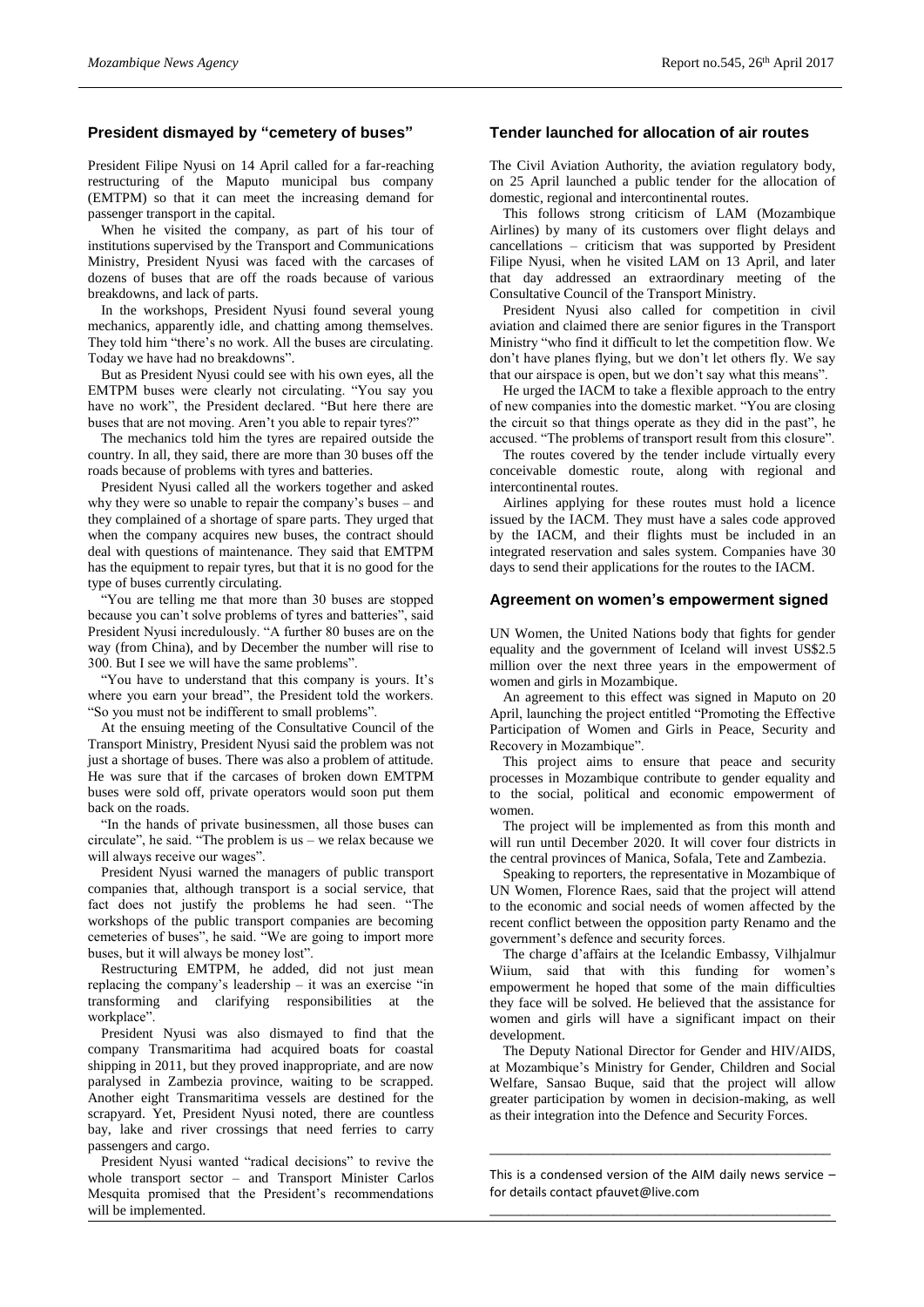# **President supports new airport for Gaza**

President Filipe Nyusi on 19 April defended the planned construction of an international airport in the southern province of Gaza, on the grounds that this would have an enormous potential for stimulating economic development.

Speaking in the locality of Poiombo, in the Gaza district of Chonguene, President Nyusi said that tourism in Gaza could take a leap forward if there was an international airport in the province.

The site for the new airport is about 17 kilometres from the provincial capital, Xai-Xai. The runway will be 1,600 metres long, and the entire airport is budgeted at US\$50 million.

"Just imagine the tourism that is being born here, in Massingir", said President Nyusi, cited by Mozambique Television (TVM). "Less than a month ago I was with some international investors who want to transform this area into a major southern African tourist zone".

Massingir is a district in the northern part of Gaza, which contains the Limpopo National Park, and borders on South Africa's Kruger Park.

President Nyusi added that an airport in the Xai-Xai area is also required so that aircraft have somewhere to land in the event of floods in the Limpopo valley. He added that a Gaza airport would be an alternative for Maputo-bound planes to land, in the event of bad weather over the capital, rather than being forced to fly on to an airport in South Africa.

Xai-Xai is the only provincial capital in Mozambique that does not have an airport. Critics of the scheme point out that Xai-Xai is only about three hours drive from Maputo, and doubt that there is any real demand for a new airport.

The last new airport built in Mozambique was at the northern port city of Nacala, inaugurated by President Nyusi's predecessor Armando Guebuza in late 2014. This was billed as an international airport, which could act as a hub connected southern Africa to the Middle East and Asia. But to date, the only aircraft that land at Nacala are domestic flights operated by Mozambique Airlines (LAM), and it is at risk of becoming a highly expensive white elephant.

# **Fruit juice exported to South Africa**

The Portuguese company SUMOL+COMPAL has begun to export fruit juice produced at its factory in Boane, 30 kilometres west of Maputo, to the South African supermarket chain Pick n' Pay.

Minister of Industry and Trade, Max Tonela, on 19 April witnessed the first shipment of drinks being loaded onto trucks at the Boane premises of SUMOL+COMPAL-Mozambique.

Tonela stressed the importance of the Boane factory in creating wealth and jobs and generating exports. "The growth of exports is fundamental for strengthening the Mozambican economy through the entry of foreign exchange", he said.

The Minister challenged SUMOL+COMPAL to use Mozambican raw materials, rather than rely on imports.

The Chief Executive Office of SUMOL+COMPAL-Mozambique, Fernando Oliveira, said the agreement with Pick n' Pay "is confirmation of the excellent work the company has undertaken and a recognition of the highquality standards of Compal brand goods produced in Mozambique".

US\$12.6 million was invested in the Boane factory, which opened in May 2013. It employs 102 people and has the installed capacity to produce 20 million litres of fruit juices and nectars per year.

# **Government halts subsidy to salt producers**

The government announced on 18 April that it is ending its subsidy to national salt producers, which was intended to ensure that they iodize their salt.

According to the national director of industry, Mateus Matusse, speaking to reporters in the central city of Beira, the subsidy is no longer necessary, since many of the producers are now self-sufficient in the production of iodised salt.

Matusse was attending a meeting on the iodation of salt in which the government's partners in nutrition issues, such as the United Nations Children's Fund (UNICEF) and the Global Alliance for Improved Nutrition (GAIN), were also participating.

Matusse said the partners accepted the end of the subsidy, and UNICEF representative Michel le Pechoux also announced the end of financial support for iodation initiatives. He believed that the initiatives to date had been positive and that the health of women and children had "improved substantially" because of iodation.

Iodine is an essential micronutrient, and iodine deficiency, which affects about two billion people across the globe, can cause a range of health problems, including goitre, stunted growth and mental disabilities. Adding iodine to salt is the cheapest and most effective way of combating iodine deficiency.

## **US support for WFP programme**

The United Nations World Food Programme (WFP) has welcomed an additional contribution of US\$2.7 million from the United States to support pregnant and nursing women, and people living with HIV (PLHIV) or TB on anti-retroviral treatment in Mozambique.

According to the WFP Maputo office, the money will be used "to buy, transport and distribute fortified blended food for the treatment of malnutrition among these vulnerable groups, whose situation has been made worse by the recent drought".

WFP says that the additional funding will allow 170 health centres in the provinces worst affected by last year's drought (Gaza, Inhambane, Manica, Sofala and Tete) to provide 21,000 people with nutritional assistance throughout 2017. So far, 100 tonnes of fortified food has been distributed. WFP pledges that a further 770 tonnes is on its way.

The contribution comes from the US President's Emergency Plan for AIDS Relief (PEPFAR), via the US Agency for International Development (USAID). Mozambique is one of 22 countries in Africa receiving PEFPAR support and one of eight UNAIDS priority countries within the Southern Africa region.

"A nutritious diet is an inherent component of care and treatment in the context of food insecurity," according to WFP Country Representative and Director Karin Manente. "Support from the United States will enhance the uptake of, adherence to, and success of treatment amongst the most vulnerable groups."

WFP adds that people suffering from HIV or tuberculosis "are particularly vulnerable to food insecurity and malnutrition. Moreover, the antiretroviral medication they take loses efficiency unless combined with good nutrition. When people living with HIV do not have enough to eat, they are less likely to adhere to their treatment – this can lead to increased viral load, opportunistic infections and progression of the disease".